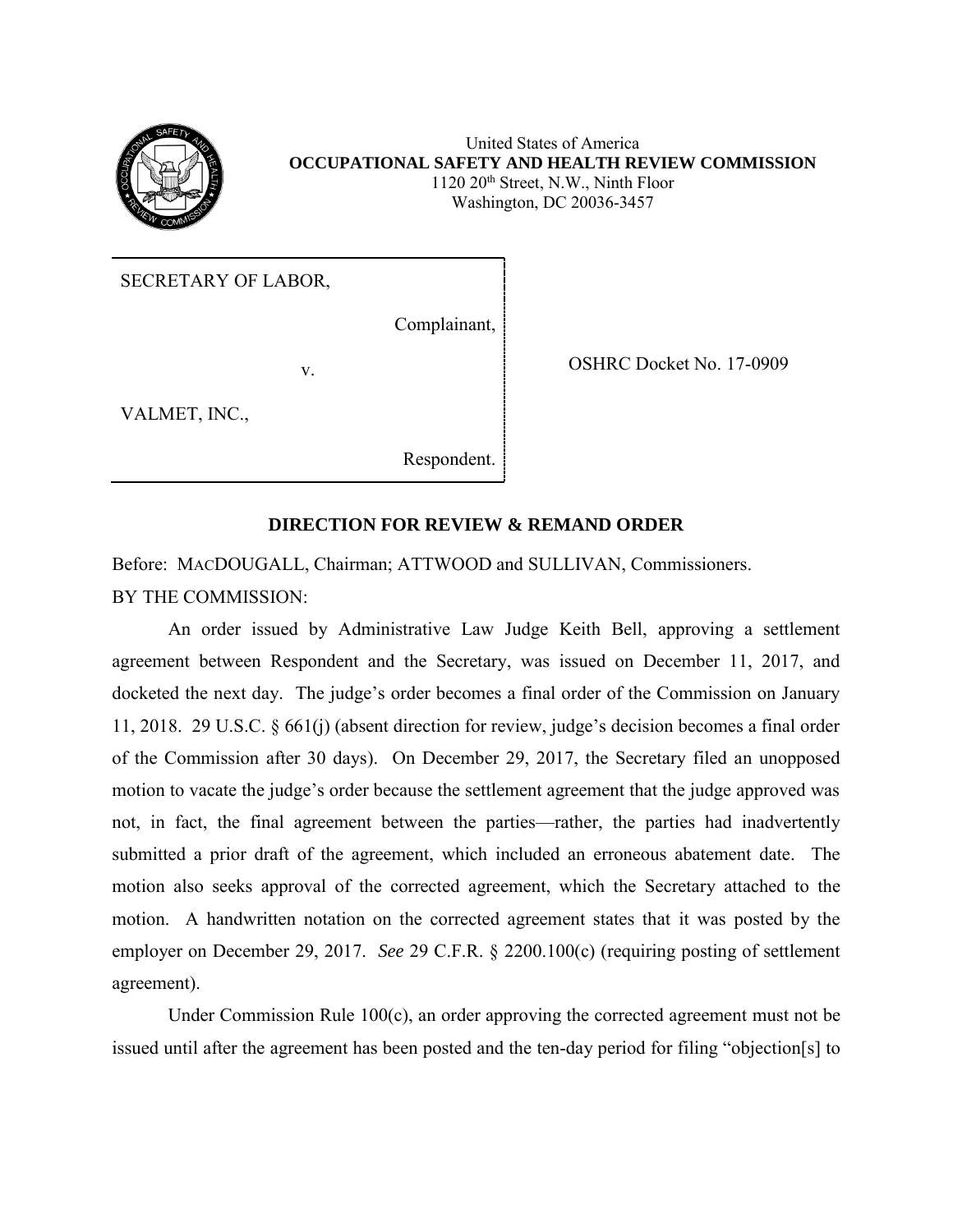the reasonableness of any abatement time" has expired.<sup>1</sup> *Id*. In order to allow the judge the opportunity to approve the corrected settlement agreement once the ten-day period has elapsed, we direct the case for review and remand it to the judge to consider the Secretary's motion. *See* 29 C.F.R. § 2200.4(a) ("When the period of time prescribed or allowed is less than 11 days, the period shall commence on the first day which is not a Saturday, Sunday, or Federal holiday, and intermediate Saturdays, Sundays, and Federal holidays shall likewise be excluded from the computation.").

SO ORDERED.

 $\sqrt{s}$ /

Heather L. MacDougall Chairman

/s/

Cynthia L. Attwood Commissioner

Dated: January 11, 2018 Commissioner

 $\overline{\phantom{a}}$ 

/s/

James J. Sullivan, Jr.

<sup>&</sup>lt;sup>1</sup> We note that the judge's December 11, 2017, approval order was issued prior to the expiration of Rule 100(c)'s ten-day period, which began when the erroneous version of the settlement agreement was posted on November 28, 2017.